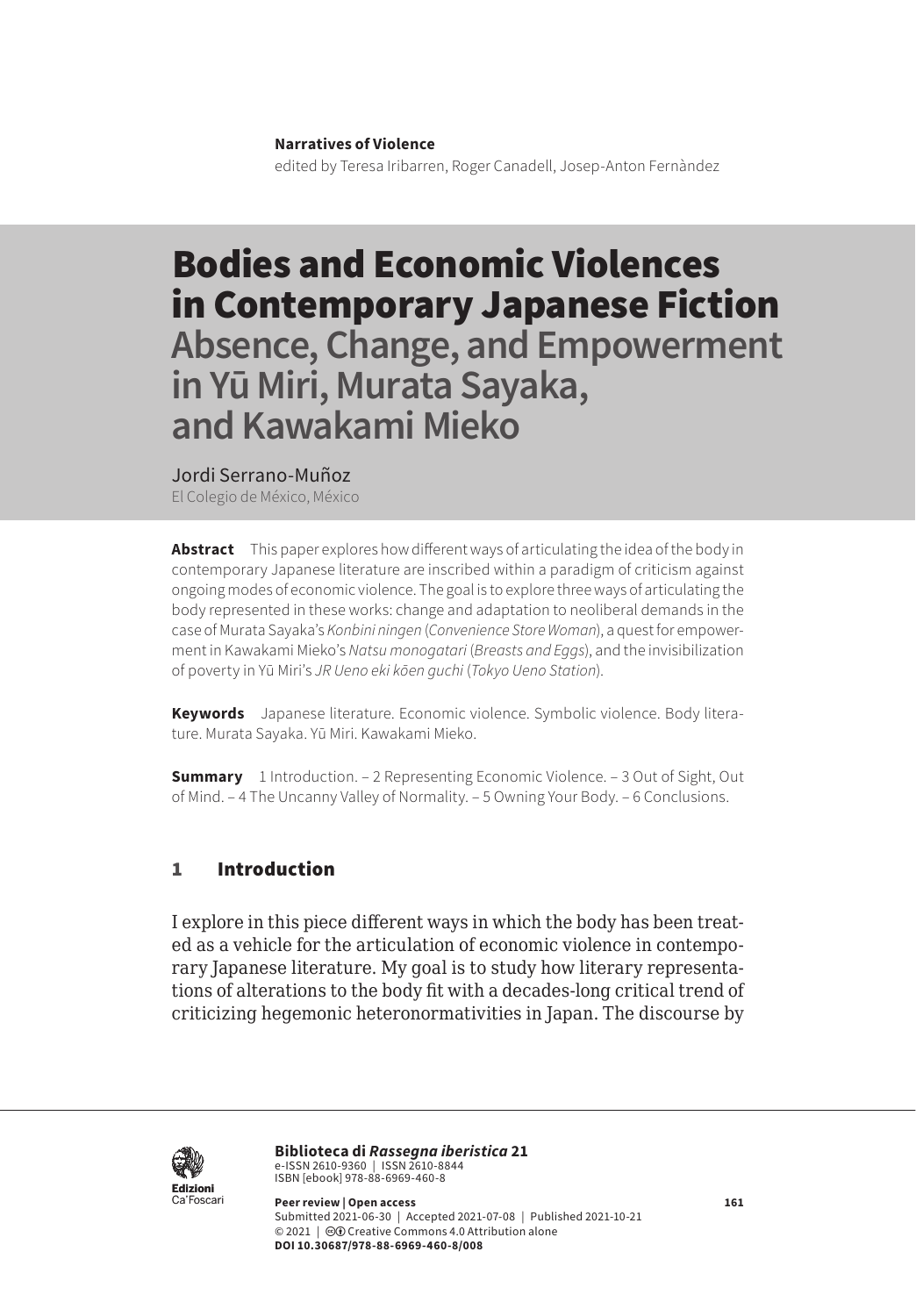<span id="page-1-0"></span>Japanese authorities to promote and sustain a healthy body as a way to uphold social and economic prosperity has a well-established history of cultural confrontations. The trope of the altered body mocks the impossibility of attaining these standards and offers a visual and figurative gateway to express dissent and propose alternatives to the imposed paradigm of social suitability. I work under the hypothesis that contemporary iterations of these denunciations can reflect a recent focus by artists, activists, and critical thinkers on intersectionality as the means to fully understand and tackle effectively the multiple ongoing modes of oppression. In this regard, representations of the altered body have evolved to signal not only an isolated complaint, but an entangled web of constraints that are dependent upon questions of gender, race, class, origin, and else. In this line, the individual expected for normalcy and whose body is put to the test of symbolic (and material) transformation must incorporate a wider range of potential subjects that incarnate diversity in repression and resistance.

To explore this particular promise of contemporary body representations, I narrow down the study to an analysis of the way they convey criticism against economic violence. For this work, I define economic violence as the implementation, reproduction, and enforcement of rules and circumstances that harm collectives in a way that normalises their unfair economic situation and perpetuates a system of unequal distribution and access to resources. In order to survey the points in common and the particularities of these inequalities, I look at the relationship between body representations and economic violence in three novels, exposing how each of them adopts a different strategy and targets of criticism. In *JR Ueno-eki kōen-guchi*  (2014) (*Tokyo Ueno Station*, 2019), by Yū Miri, I study the theme of invisibility; in *Konbini ningen* (2016) (*Convenience Store Woman*, 2018), by Murata Sayaka, the focus is set on imitation and metamorphosis; and in *Natsu monogatari* (2019) (translated with the title of *Breasts and Eggs*, 2019), by Kawakami Mieko, I centre on the idea of empowerment through resistance. I vertebrate my analysis of these three works by looking at how the representation of the body as a space of conflict carries a broader objection to Japan's hegemonic neoliberal biopolitics. I ultimately link these representations with the concurrent changes in protest dynamics happening across the country.

### 2 Representing Economic Violence

Economic violence, along with physical and symbolic violence, establishes and naturalises the otherwise arbitrary power relations that define the positions of members within a certain social structure, or a field, in Pierre Bourdieu's terms (1991), with its own set of rules and practices ('habitus' [Bourdieu 1998]) that manage the means (the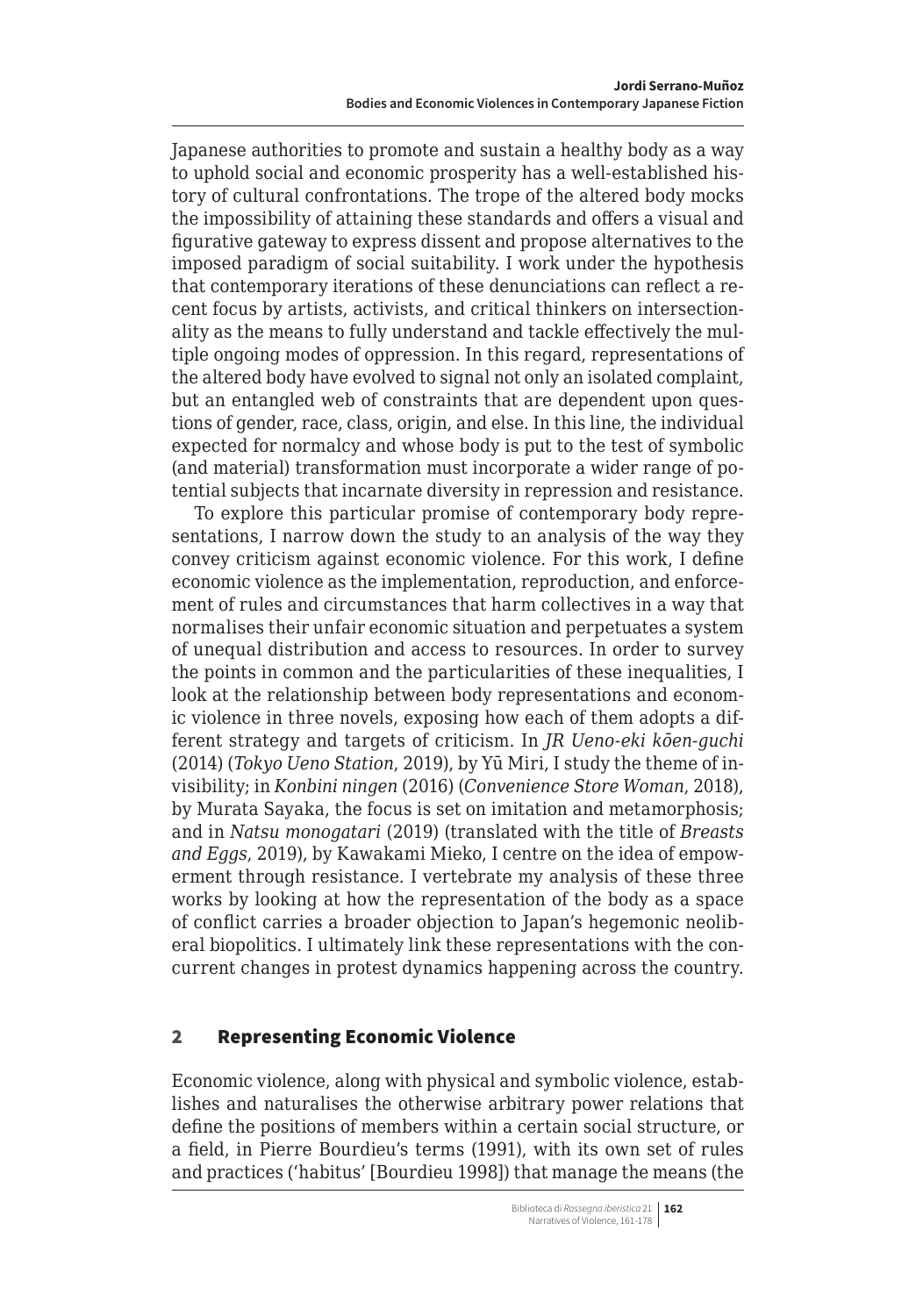<span id="page-2-0"></span>'capital') with which players position and legitimise their preponderance in relation to the rest. The reproduction of modes of coveted and interiorised aggressions, like economic violence, subtle in their delineation even when their effects are clearly identifiable, can entail a challenge for the analyst to uncover. They tend to be compared with flashier and seemingly more polarising representations of physical violence, a question that is particularly prevailing in the quest for justice after natural or man-made disasters (Sharp 2014). In some instances, the fight against openly visible abuses of power through physical violence, like that of authoritarian regimes, can obscure or displace other pervasive structures that sustain unfair hierarchies. As Sharp points out (2014, 11), efforts to carry out projects of transitional justice, aimed at restoration, accounting for wrongdoings, and restitution of political power, can leave untouched or substantially unaffected economic structures that keep benefiting those groups previously in power and continue oppressing those formerly subjugated.

There are at least three reasons that can explain this phenomenon. First, physical violence inflicts a type of visible damage that demands direct attention. The nature of its consequences, albeit contingent to the degree of its application, is short-term survival. It tends to manifest in material displays, for instance, in corporeal wounds, a matter that is relevant for our current discussion. Although economic violence can also leave a visible mark on those suffering them (Allen 2001; Benzeval et al. 2000), they can be perceived as corresponding to a different typeset of predicaments, one that can only be tackled in the mid to long term. Second, there is the scale. Issues associated with economic violence tend to be assumed as belonging to deeprooted, systemic, broad-encompassing dynamics within a community. This perception of economic violence as something that happens in a wide-ranging dimension is also supported by the World Health Organization, which circumscribes economic violence as a "collective violence".<sup>1</sup> This connotation, while true in many accounts, also obfuscates the individual impact of economic violence. Its causes are systemic, but the consequences are also personal, a matter often overlooked and at the centre of contemporary strategies of confrontation to these structures. Third, intrinsic of this type of violence and sharing in this regard the same trait with symbolic violence in a Bourdieusian sense, economic violence require the acceptance and internalization of the groups inflicting and inflicted by them in order to work (Thapar-Björkert, Samelius, Sanghera, 2016). For these power structures to operate, they demand the consent of the members affected by them, even if this consent goes against their individual and direct interests. This process is called 'misrecognition' by Bourdieu

<sup>1</sup> <https://www.who.int/violenceprevention/approach/definition/en/>.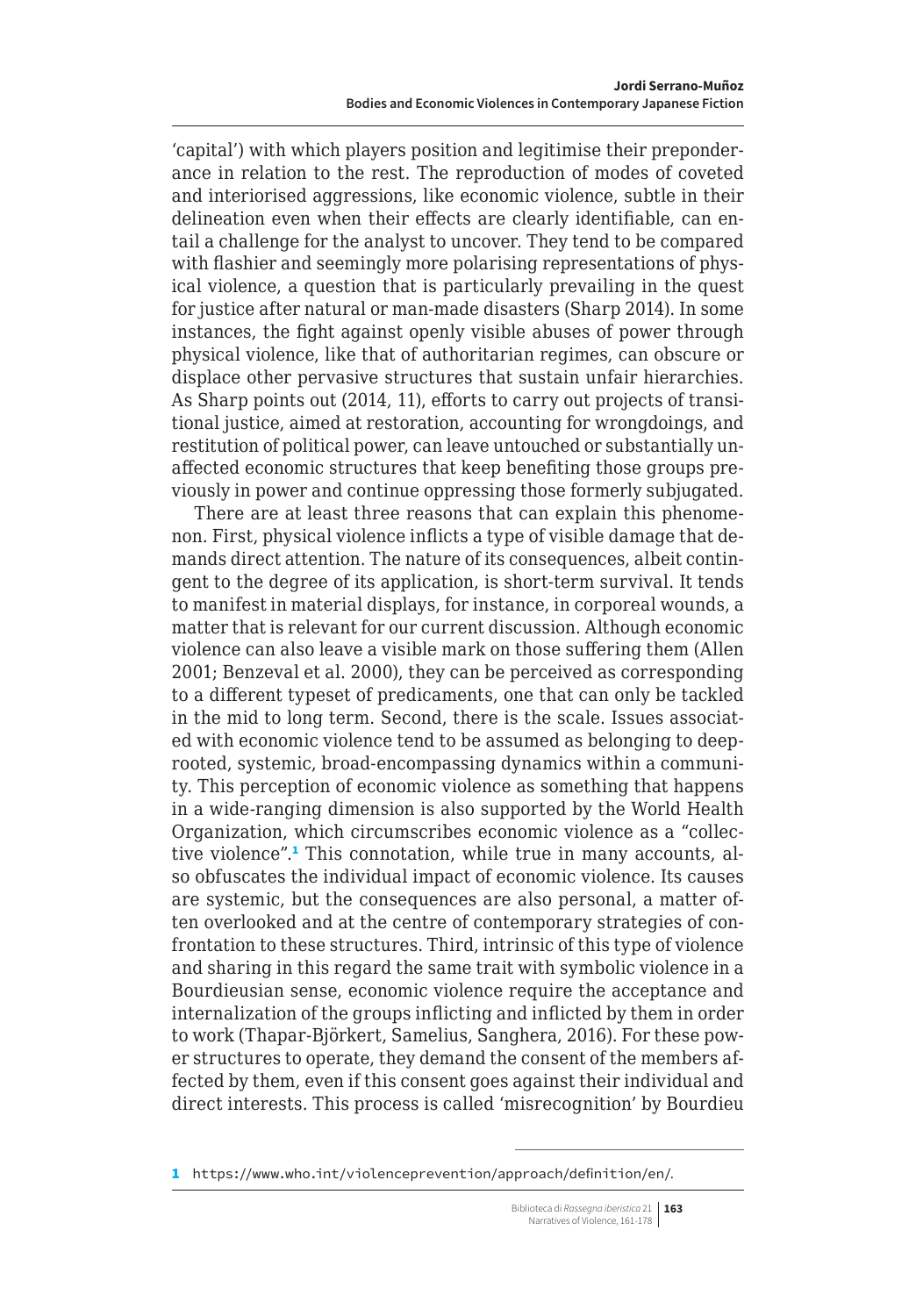(Thapar-Björkert, Samelius, Sanghera 2016, 149) and while it doesn't hinder our capacity of identifying the source of our problems, it can account for part of the reason why it is difficult – although not impossible – to articulate operative alternatives, a challenge also reflected in the literary works explored in this piece.

The relationship between body tropes and the hegemonic biopolitical paradigm has a long history in Japan. During the Tokugawa era (1603-1868), the existence of a caste system that included a pariah group (the *eta*) was justified using distorted interpretations of Shintoist ideas regarding the corruption of the body. The stigma associated with members of these groups, usually conscripted to lowincome and undesired jobs, persisted even decades after the abolition of this class system at the end of the nineteenth century. At that same moment, a political philosophy that among other things equated the state with a body (and the emperor as its head), called *kokutai*, came into place and stayed dominant until the end of World War II. The end of this conflict brought a new framework for conceiving the body that, in turn, perpetuated a dichotomy between pure and corrupted as the basis to arrange power relations. In his work *Bodies of Memory*, Yoshikuni Igarashi (2000) tracks down how Japan's treatment of postwar memories can be traced through its treatment of the body trope. Bodies are used to articulate Japan's understanding of the war, from suffering and decay of the direct aftermath, to then the will of promoting a healthy body that came during the 1960s and 1970s, and later to the returning of the rotting body when addressing repressed memories and traumatic reenactments of the conflict. The promotion of healthy bodies by state authorities had the purpose of replacing the image of Japan as 'unclean', both materially and morally, because of the war. It served the dominant conservative stance that predicated amnesia and acritical forgetfulness of the past, for a healthy body is free from past imperfections (Igarashi 2000, 199). It also had the function of fostering the alternative image, abroad and domestically, of Japan as an economically prosperous country, whose wealth was horizontally distributed among a seemingly homogeneous middle class. While Japan achieved to overcome the aftermath of the war and generally raise the average income of many of its citizens during the decades prior to the bursting of the bubble in the early 1990s, it did so by maintaining and reproducing unequal structures that would make it harder to recover once the market crashed. The most precarious groups (women, racial and ethnic minorities, and younger generations) suffer since the turn of the century from the combined weight of having been made an accomplice of a crisis they did not provoke or managed and co-responsible for the recovery of a system that had oppressed them and which kept them inherently subjugated. They inhabit bodies whose expectation of healthiness and normalcy is disproportionate or directly inaccessible.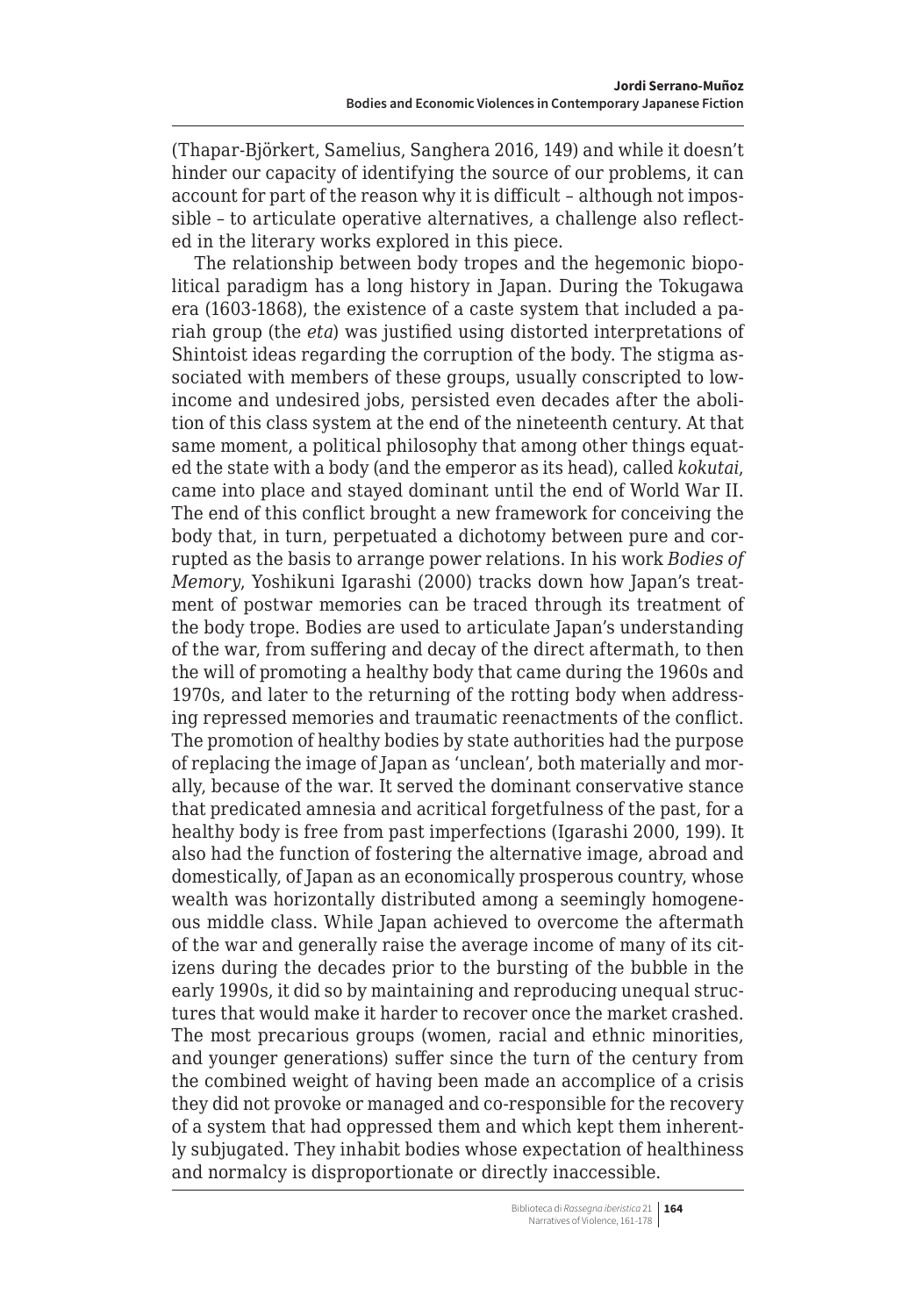<span id="page-4-0"></span>The reaction to that pressure to comply has manifested precisely in the embracement of this rejection by caricature and excess. In the 1930s it was through the *ero guro nansensu* (erotic grotesque nonsense) movement that mocked consumerism indulgences in an increasingly militarised country (Silverberg 2006). During the immediate postwar, the literature of the flesh (*nikutai bungaku*) by the likes of Sakaguchi Ango basked in the supposed new freedoms while teasing the limits of the US Occupation. Cyberpunk and apocalyptic dystopias during the 1980s played with collective fears of social collapse via posthuman or bizarre corporeal alterations, as in *Ghost in the Shell* (1989) or *Akira* (1982-1990). During the 1990s, trash literature by Yamada Ami and Murakami Ryū kept pushing the boundaries of what acceptable bodies meant in Japan. In the first decade of the twenty-first century, Amamiya Karin (Allison 2012, 349) coins the term *precariat* (an amalgam of 'precarious' and 'proletariat') to define the experience of her generation, echoing and updating a legacy of more class-based literature that gave unsuspected popularity to the works of Communist writer Takiji Kobayashi, killed by the police in 1933 (Field 2009). The triple disaster of March 11, 2011, became a turning point for Japan and exposed the interrelationship between physical, economic, and social violence in the handling of the aftermath, the management of the recovery, and the search for meaning. The three novels here analysed are written within this paradigm and react both to a need to articulate criticism to ongoing crises and an inheritance of critical corporeal representations.

### 3 Out of Sight, Out of Mind

It is possible to follow and understand many of the traits and paths of Japan's economic rise and decline by taking a look at Japanese wristwatches. During the 1980s, Japanese clocks were global leaders in terms of technological advancement and brand attractiveness. Heading the industry was Seiko, the pioneer of the quartz watch and the democratisation of acquired status. However, a series of misguided managerial decisions that had to do with an inability to adapt to global markets and an insistence on sticking with increasingly oldfashioned workflows brought the 'Seiko Empire' down in favour of Swiss and Chinese brands in the 1990s (Donzé 2015). Seiko and other Japanese watches have remained profitable and have kept quality standards high even when producing cheaper lines of product, but their time in the perch has gone. They struggle on the sidelines, their fame, glory, and status turned bittersweet.

Yū Miri's *Tokyo Ueno Station* explores the different ways in which a person can be rendered invisible. The reader follows the voice of a homeless person living in the camps right next to Ueno Park. The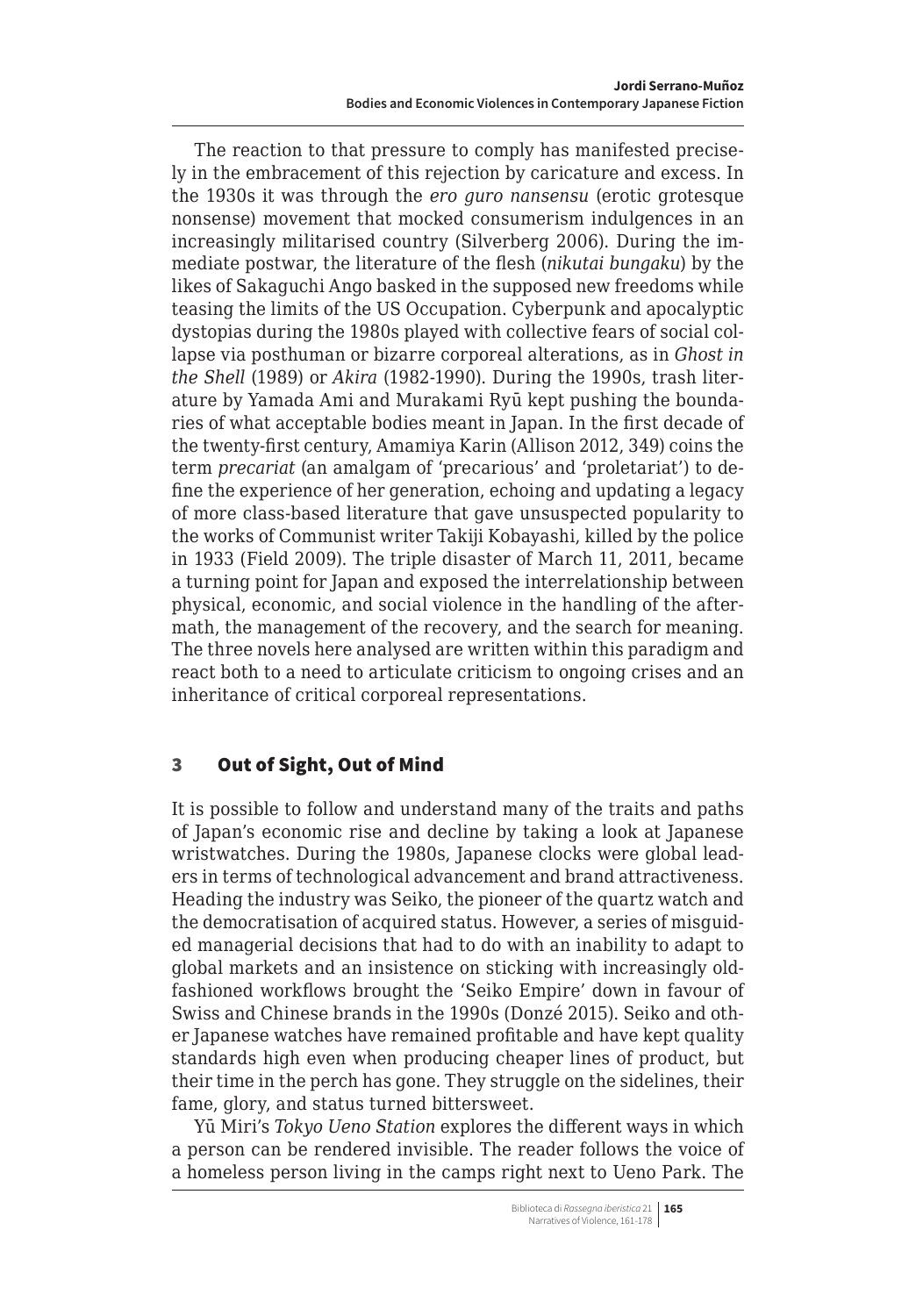protagonist came from Fukushima during the late 1950s and early 1960s, during the construction boom, to be employed as a temporary worker particularly in the projects associated with the 1964 Olympic Games in Tokyo. He describes a life of coming back and forth between the capital and his birthplace in Tōhoku, unable to settle anywhere, a constant victim of systemic economic violence. He returns as an old man to his wife in Fukushima, but when widowed, the narrator decides to go back to Ueno and live as a homeless person. He ends up jumping in front of a moving train in that same station.

This novel plays with the lack of significant difference between the living and the dead when it comes to the economically oppressed. The narrator dies, but his spirit remains trapped in this world. As the plot unfolds using several time jumps, the reader can never be sure whether some of the actions described in the story happened to the protagonist while alive or in his ghost stage. The distinction is irrelevant, as he is unable to project his agency nonetheless. A witness of his several misfortunes, the narrator is a mere spectator, moved around to wherever he is considered useful as skilled labour, later discarded when old and unproductive, and finally a phantom that roams the scenarios of his previous life unable to change anything on them:

The clip-clop of their shoes rang out. When one of them stepped on a fallen leaf, there was a rustling sound, too. I can no longer hear sounds or voices with my ears. But I feel like I'm listening closely. I can't watch people anymore, either. But I feel like I'm watching intently. And I can't speak about what I hear or see anymore. But I can talk to people. The people in my memories, whether they're alive or dead. (Yū 2019, 39)

The ghost acts in this regard as an allegory of the homeless. The two are invisible to the eye, equating being an economically healthy member of society to being alive and becoming poor to passing away. They represent the fear of a potential future: the declassing of regular citizens into a life of poverty and the *memento mori* of ghosts. Ghosts are defined as abnormal creatures haunted by a curse of non-belonging; trapped between realms, they cannot be considered non-existent, but their fittingness in a positivist world is problematic. This connection is also material: while the homeless have a restricted association with material belongings, ghosts have no material substance, no proper body. By fleshing a story out of the voice of one of these ghosts, as Kristina Iwata-Weickgennant suggests (2019, 193), Yū is providing silenced and repressed subjects humanity and emphatic bonds.

In one of the final scenes, the narrator, now a spirit, travels to Fukushima on the day of the triple disaster and is forced to watch as his granddaughter dies drowned by a tsunami wave. The novel had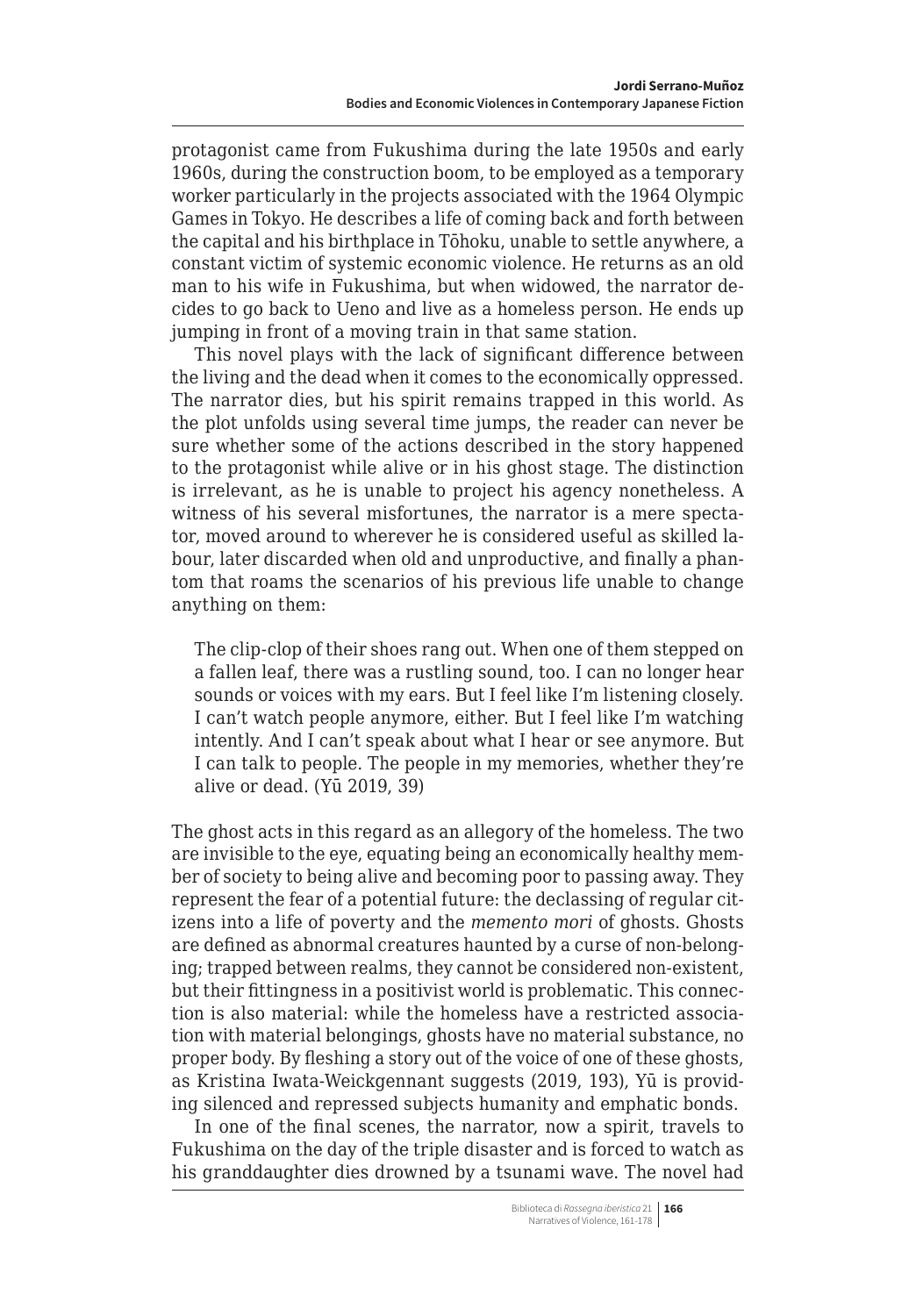played up until that point a subtle but constant relationship with the region despite most of the action happening in Tokyo. The narrator's account of displacement and exploitation seems to stress the necessity of framing the 3.11 disasters as part of a historical situation of repression and away from lamenting it only as an isolated event. Yū became involved in the region after the episode, first by hosting a radio show that invited residents to tell how their lives had changed, and later by opening a bookstore-cafeteria in Minamisōma, one of the towns that were hit hardest by the catastrophe. Other authors like Furukawa Hideo (2016) also expressed in fiction the historical situation of oppression of Tōhoku, creating links that stretch in time beyond those particular disasters.

The novel explores inequality also by establishing a cruel and acknowledged parallelism between the lives of the narrator's family and that of Japan's imperial household. The protagonist is obsessed over this running trope: how he was born the same year as Emperor Akihito, and his son the same day as Emperor Naruhito. Their fates, however, couldn't be any more different: the narrator kills himself, poor and homeless, and his son dies young from a sudden and inexplicable death while a university student. The protagonist is forced to live most of his life apart from his family and to watch how his own clan disintegrates. He is deprived of a family as a site of memory, restoration, legacy, and affect. Towards the end of the novel, Yū places the narrator and the Emperor briefly in the same space. Akihito has to pass through Ueno Park to attend an event, a moment in which the police evicts the homeless and temporarily dismantles the camp to disguise reality. When given the chance to address the Emperor, even if at a distance and in the streets, the narrator is, however, incapable of speaking. He is invisible and voiceless; the Emperor is seen but doesn't witness. By putting next to each other representatives of the two farthest echelons of Japan's society, Yū exposes the materiality of its oppressions.

*Tokyo Ueno Station* is crossed by another main trope: trauma. Trauma signals the open, exposed wounds of individuals and communities. It indicates the existence of unsolved, unaccounted, unsettled damage, both physical and psychological. Ghosts are trapped in the material world because they have unresolved businesses. There is no closure or peace for them, as there is no closure for those suffering from trauma. The narrator carries the weight of his tragedies without openly processing them, as injuries that must be kept out of sight for they are socially unacknowledged and unknowledgeable. His suicide happens out of view, a matter that appears in contrast with the other two significant deaths: that of his son, Kōichi, and his granddaughter Mari. Kōichi's corpse is found in his student apartment and his father refuses to recognise the body at the morgue. He is from then on unable to find himself in the mirror, his identity shattered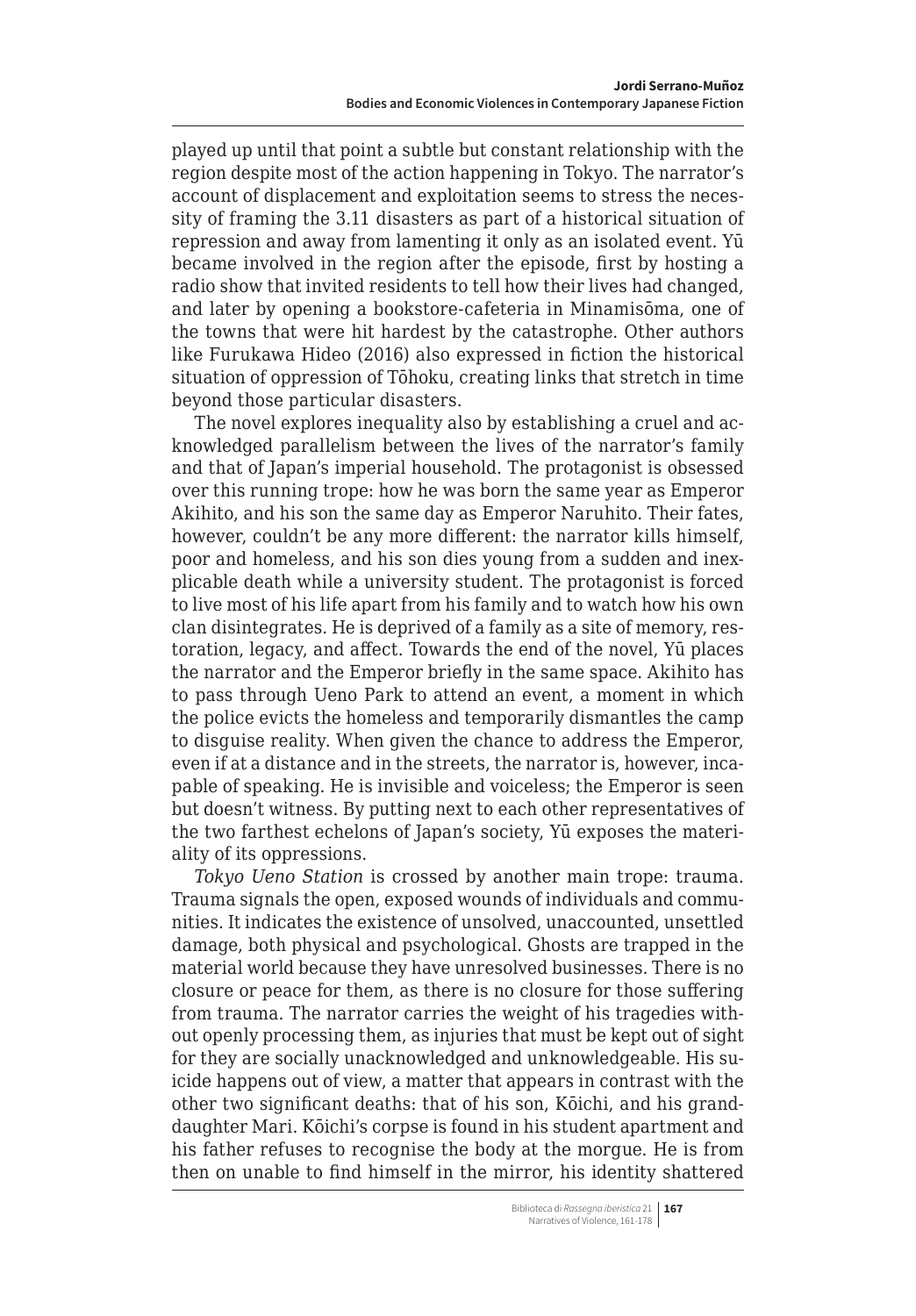by the loss of a son. Yū also describes in detail how the body of Mari is washed away by the tsunami tide:

When the breath of the tide calmed, the car was enveloped in the light of the sea. Through the windscreen I could see Mari's pink uniform from the animal hospital. Seawater in her mouth and nose, her hair flowing with the waves appeared brown in one light, black in another. Her wide-open eyes had lost their sight, but they shone like black slits. (Yū 2019, 159)

This effort of portrayal is significant once we frame it within the hegemonic discourse around the victims of the triple disaster. The imagery has been focused on pictures of material and structural destruction (torn asphalt, wrecked houses, ruined harbours), but devoid of human presence. The absence of injured bodies can be approached simultaneously as a way to show respect to the deceased and their families, but also as a means of hiding the abnormality of harmed, exceptional bodies that could alter hegemonic ideas of the healthy body as representative of the nation. It shares similarities to corpopolitical strategies happening in other parts of the world, like Latin America (Audran 2017), in which the aberrant body's overexposure or utter disappearance sends the message that there are individuals that simply do not matter. The narrator received from his family upon retirement a Seiko watch. It was meant as a token of appreciation, a reward for his efforts, and as a material compensation for a life of deprivation. In the end, it was his only possession while homeless and he kept it in the hopes it could help the authorities identify his dead body, unaware that these watches were mass-produced and could hardly be associated with one anonymous individual. Ultimately, Yū denounces this idea of insignificance not by excessive display of the damaged body, but by playing with the willingly unseen, those made invisible.

### 4 The Uncanny Valley of Normality

The development of the mechanical clock and the idea that time could be properly divided, subdivided, standardised, and tracked in or near the workplace first, and at home later, was integral to the success of the Industrial Revolution. Authors like Richard Biernacki (1994) have studied how the apparition of means of monitoring time in a way that could be converted into profit and could be assigned a monetary value transformed the lives of workers both in their productive and reproductive dimensions. The clock shaped our habits, our rhythms, and the way we perceived and differentiated between time at work and time off, for both blue and white-collar workers. The protagonist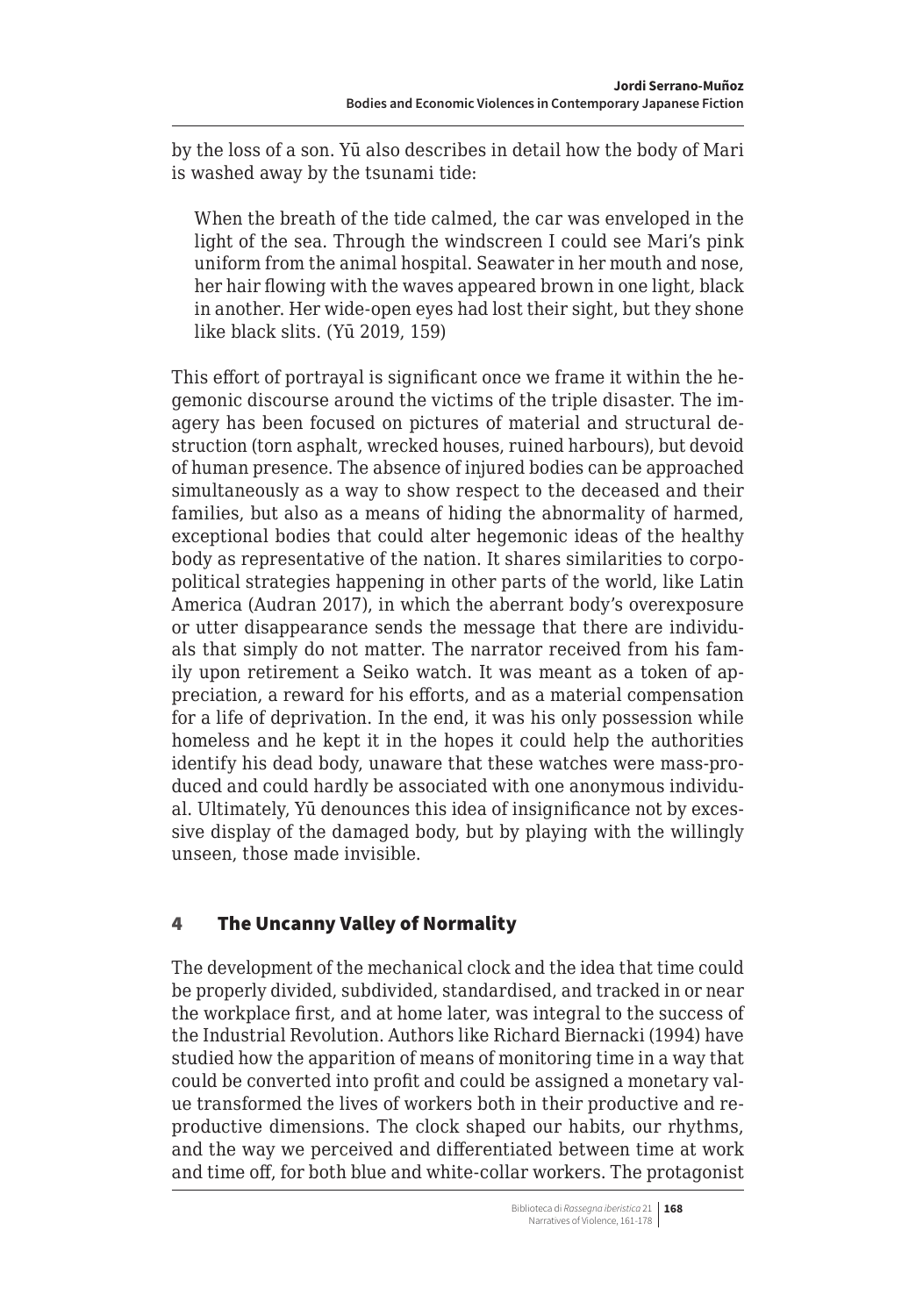<span id="page-8-0"></span>of *Tokyo Ueno Station*, for instance, asks his family for what reason would he need a wristwatch if he has already retired (Yū 2019, 134), disclosing the clock's primary function as a worktool. This meddling of economic instruments in the organisation of our daily lives led to a relative standardisation of our experiences as members of a shared community. The blurring of this division between productive and reproductive lives has been since the Industrial Revolution intensifying, and with it, the gender gap worsening, a matter that some suggest (Chung et al. 2021; Nahum 2020) might be aggravated during the COVID-19 pandemic.

The rituals, habits, and expectations associated with our economic activity are integrated but largely remain a role to be played, not a consubstantial trait. Murata Sayaka explores in her novel *Convenience Store Woman* precisely how absurd and dehumanising it would be to assume uncritically the precepts dictated by economic principles. How abiding by the rules and expectations of a hyper-productive lifestyle that defines your identity, instead of bringing about success and acceptance, leads to alienation and rejection. Furukura Keiko is a woman in her mid-thirties that works in a *konbini*, a 24h small supermarket. In a profession almost defined by impermanence and precariousness, she has kept the same post for almost twenty years. Furukura has always felt disconnected from implicit social rules and inherent expectations based on gender, class, and age, so, by contrast, the multiple scripted rules and regulations of working in a convenience store bring her solace.

The novel's first conflict concerns her age. *Konbini* workers are usually students, foreigners, housewives, retirees, or other parttime employees that want to earn some additional income. These companies depend on the accepted exploitation of their employees and the assumption of precariousness. These are predatory postings with little career prospects that do not lead to individual prosperity and, because they hardly allow for individual sustenance, make it difficult or near impossible to support larger households, pushing workers that depend on them to postpone or forsake that decision. Convenience store positions are representative of what is known as *freeter* jobs: part-time, undervalued, temporary occupations that were hailed during Japan's economic boom as the neoliberal's evolutionary apex point. Starting from the 1990s, however, many workers were unable to secure fixed positions and so the number of freeters skyrocketed. Now associated with deprivation and transience, freeters' so-called flexibility was exposed as instability, and their position disfavoured, disgraced, and left even more vulnerable to economic violence (Kosugi 2006). Furukura, however, problematises even further the already uncomfortable position of freeters for Japan's normativity. She is perceived as too old to work in a convenience store, but she cannot get another job based on that experience alone or become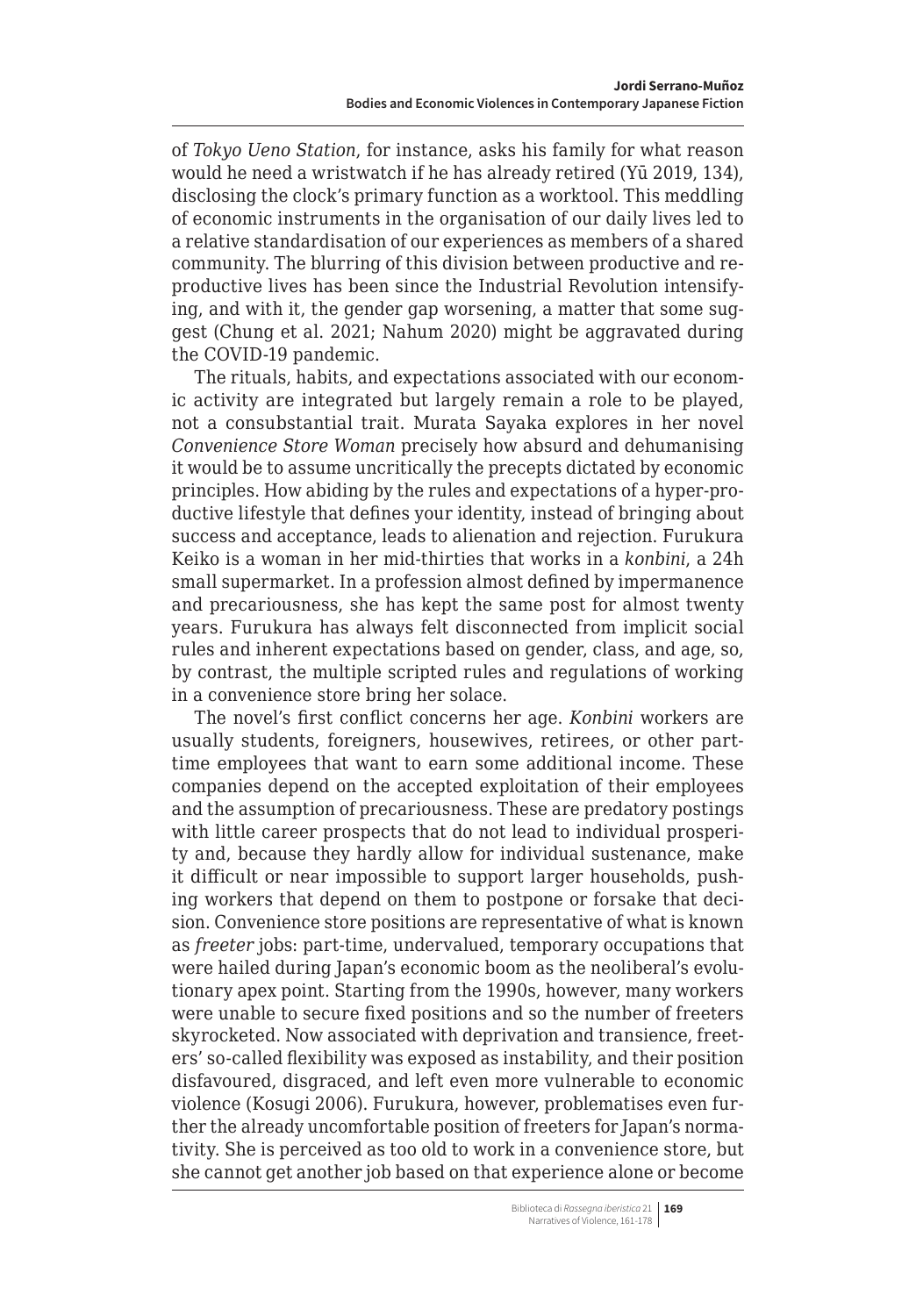an attractive suitor because of that same stigma. She is a glitch in a system that produced the trap but never cared to design an escape.

Furukura doesn't seem burdened by the connotations associated with her job. As a matter of fact, she loves it. Throughout the novel, we see how she expresses a deep connection with her responsibilities at the *konbini*. Her display of passion is caustic precisely because it mocks the socially rewarded approval of one's economic commitment with the inherent precariousness and clout deficit of being a convenience store employee. Furukura's bond with her job is not rational, but corporeal. She describes sounds, smells, and texture of products as part of her biological experience, as if she and the shop were one and the same:

A cold drink is often the last item customers take before coming to the checkout till, and my body responds automatically to the sound. (Murata 2018, 3)

The sound of my chewing was extraordinarily loud. It was probably because I'd been surrounded by the sounds of the convenience store until shortly before. When I closed my eyes and pictured the store, in my mind its sounds came back to life. That sound flowed through me like music. Swaying to the sounds etched deep within me of the store performing, of the store operating, I stuffed the food before me into my body so that I would be fit to work again tomorrow. (Murata 2018, 77)

Even when she is not working, Furukura adapts her life to the needs of the store. When she leaves the store and becomes briefly unemployed, her body reacts as in withdrawal. She loses her sense of direction and her time management skills, unable to procure a stable timetable of meals and sleeping hours:

Normally I would be concerned about work the next day and would be sure to care for my physical needs with food and sleep. My body had belonged to the convenience store even when I wasn't at work. Having been liberated from this, I didn't know what to do with myself. (Murata, 2018, 90)

Nothing in her attitude is, in itself, extraordinary. It is precisely the excess of normativity, her abidance of the rules, that which makes it abnormal. Her body becomes estranged from the reader, as Furukura appears more closely related to the shop than to fellow human beings.

The choice of a *konbini* is suitable for the articulation of this message. It is a profoundly encoded environment, defined by rituals and repetition. The employees' physical appearance and attitude are homogenised, with a clear hierarchy based on position, gender,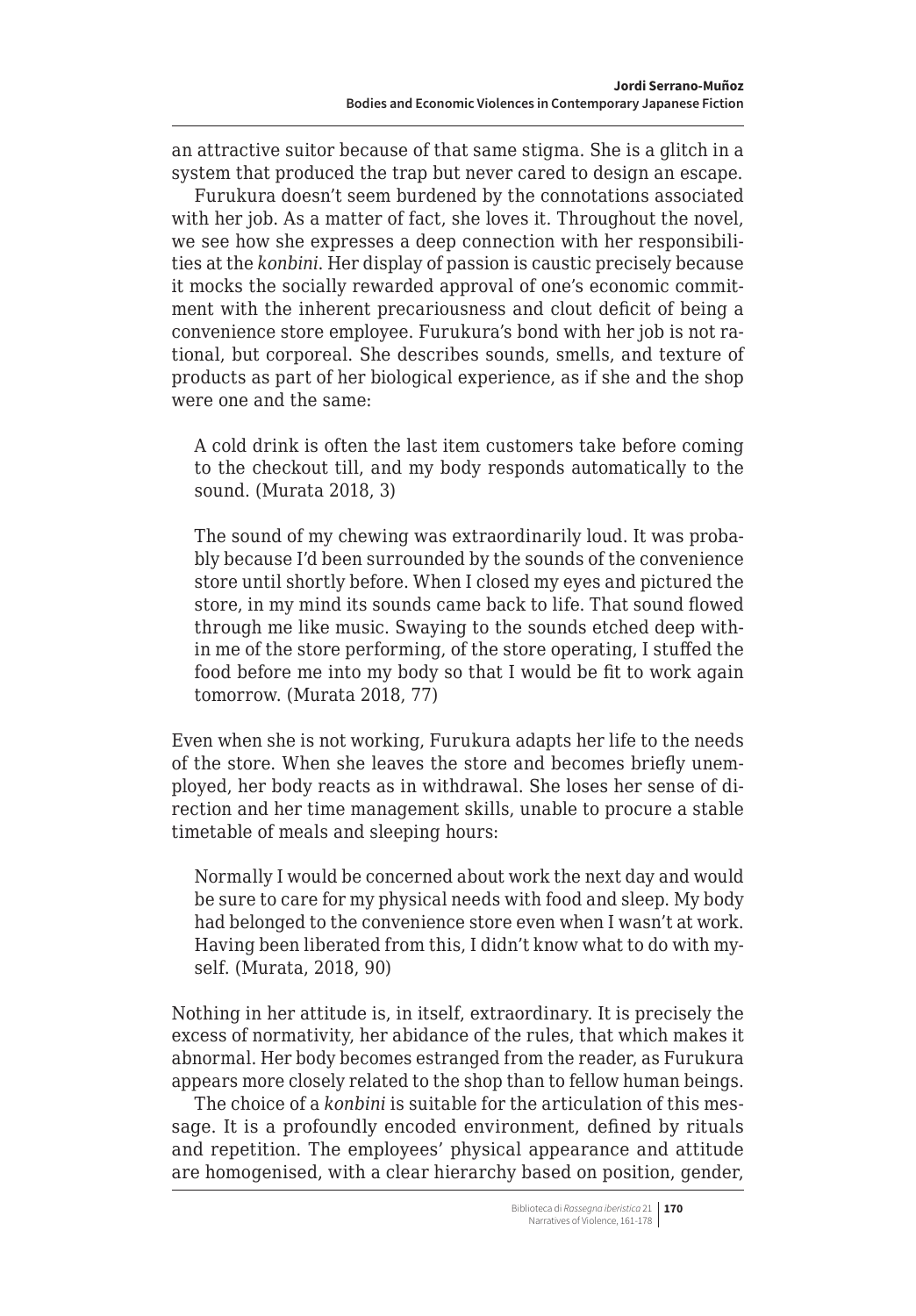and seniority. These rules are written down in company manuals, but the focus on repetition pushes the employee to mimic their colleagues. Furukura also likes this feature of her job. Throughout her life, she has been unable to get social clues. She requests the assistance of her sister to tell her what is acceptable or not. Furukura also imitates the way her coworkers talk, dress, and express emotions hoping to fit in.

The conflict of fitting in is the second theme that runs through the novel. Murata introduces another main character, Shiraha, as a counterpart to the protagonist. Like Furukura, he defies expectations of social acceptance, but does so by actively refusing to be productive. They meet during Shiraha's brief interlude as a worker in the same *konbini*, but he is fired for stalking customers. Shiraha is bitter, egoistic, arrogant, and a social outcast, but contrary to Furukura, he is aware of the codes, he just doesn't want to partake in them. He wants to live by his own rules, even if that means exploiting other people to do so. Furukura believes the reason why she doesn't fit in society is within her. Shiraha blames society for the way it is and is unable to assume any level of responsibility for his actions. They partner up because of their shared trait: a necessity to avoid being perceived as unfit and to be left alone. This desire of fitting in is in both of their cases a hoax: Furukura wants to keep living a scripted, automatised life, and Shiraha wants to escape from society. His physicality also expresses this wish: he is described as incredibly thin and progressively looks for narrower spaces to be confined in, ending up living in Furukura's toilet.

One of the novel's strengths is its capacity for remaining ambivalent in its criticism. It would be an unjust oversimplification to frame Furukura as a satirical hyperbole of the contemporary individual devoted to social and economic normativities. She is also not the conventional heroine struggling to expose the structures of oppression and overthrow them by breaking free from these configurations. While social assumptions mystify her, Furukura appears to be genuinely at peace with herself in the reproduction of *konbini* conventions. Throughout the novel, she feels the need transmitted by her parents and sister 'to be cured', that is, to be reintegrated as a functional member of society that understands and integrates what is expected in terms of age, gender, and class. She follows the guidance given to her by members of the community even if that goes against her direct interests. Furukura's eventual realisation that her place is the convenience store requires from her a renunciation of her humanity. If social expectations are what define a human being, she will stop being one and turn, instead, into a 'convenience store being'. In Japanese, Murata uses the word *ningen*, a term referring to humans that is free from gender associations. Her body became one with the *konbini* and we are left to judge whether that is subversive freedom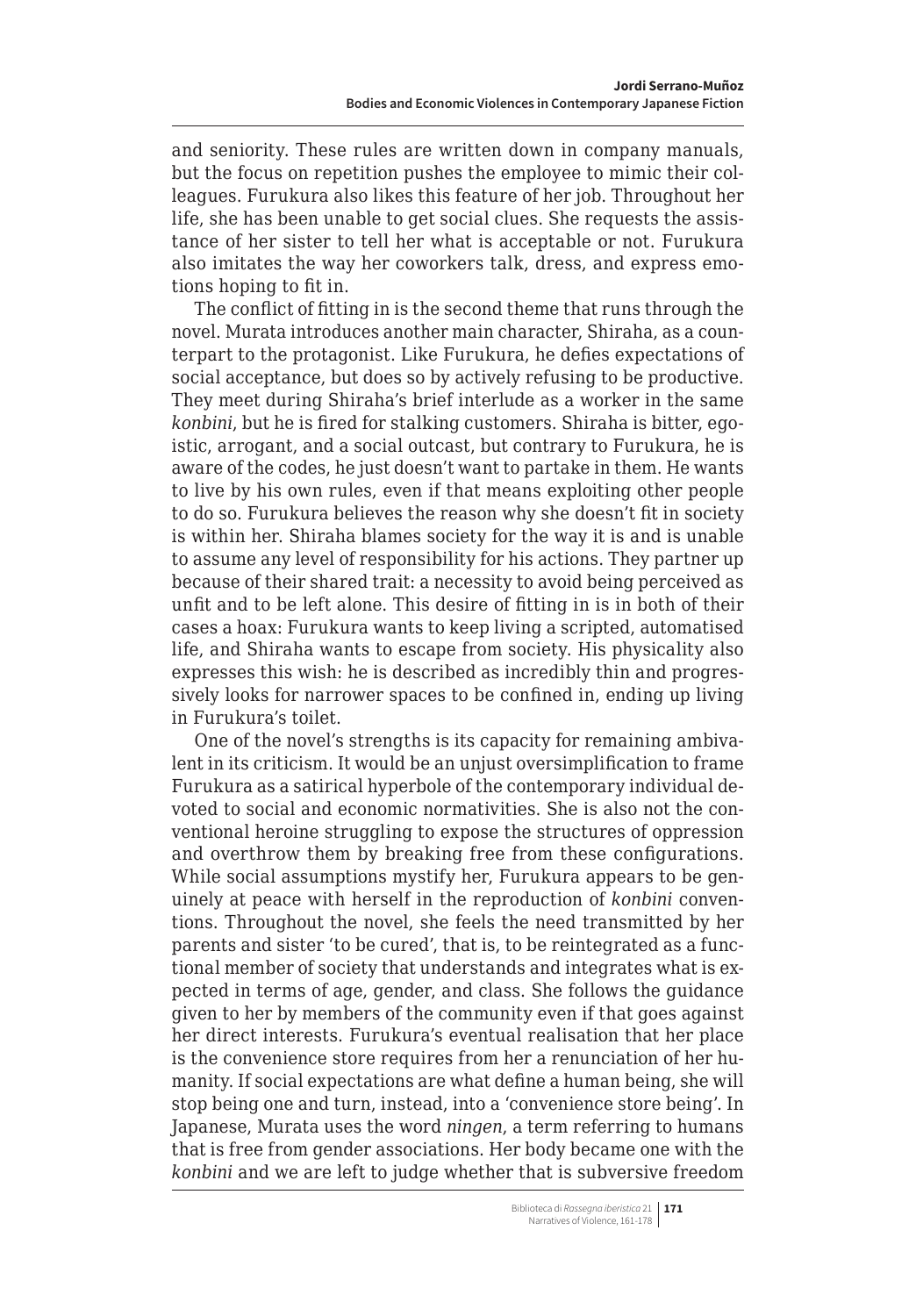<span id="page-11-0"></span>or claudication to economic life. The subject originally perceived to be receiving the burden of economic violence shifts from Furukura to the implied reader, questioning our role as passive or sometimes inadvertently active arbiters of economic rules.

## 5 Owning Your Body

The integration of clocks into our daily lives had an impact that went beyond the artificial delineation – but often not even separation anymore – between productive and leisure time. Other aspects started succumbing to the standardised clock even if that meant changing the scale way beyond its original twenty-four hours radius. The conversion of individual lifetimes into clocks, mirroring the phases of the day, has, on the one hand, a poetic effect that tries to organise and give meaning to the cycles and evolutionary processes experienced by each of us at different points in our life. But it can also have a more sinister effect as it transfers the productive pressures of achieving certain goals within a limited time span associated with the working day. The clock becomes through this association not only a physical but also a mental mechanism of control that fuses productive and reproductive lives. This effect is particularly significant in governing the lives of women, as Martina Yopo Díaz (2021) studies in her piece on how the narrative of the 'biological clock' impacts the perception of reproduction, childbearing, and conciliation.

The struggle for acceptance, resistance, or adaptation against gender conventions and expectations define Kawakami Mieko's *Breasts and Eggs*. To clarify, the volume in English refers to Kawakami's *Natsu monogatari*, published in 2019, which includes a rewriting of her previous novella *Chichi to ran* (*Breasts and Eggs*), originally published in 2008, and a continuation of the same story and characters but ten years later. The first story presents three women from the same family, in the span of a weekend, and three conflicts associated with their bodies, gender expectations, age, and even economic dependencies. The second story is focused on the main character's struggle with the idea of maternity. Kawakami locates the conflicts of these characters at the problematisation of to what extend women can change the narrative of what's imposed in their bodies.

Natsuko has been living in Tokyo for a few years trying to make it as a novelist and is embracing her decision to become a single mother. She describes herself as coming from a poor, unstructured family, raised in Osaka by her mother and her grandmother after her abusive father ran away. Throughout the novel, we see her coming to terms with the institution of the family, disentangling the extent to which the pressure to find a couple and take up motherhood is socially imposed on her or whether it really can be considered an autonomous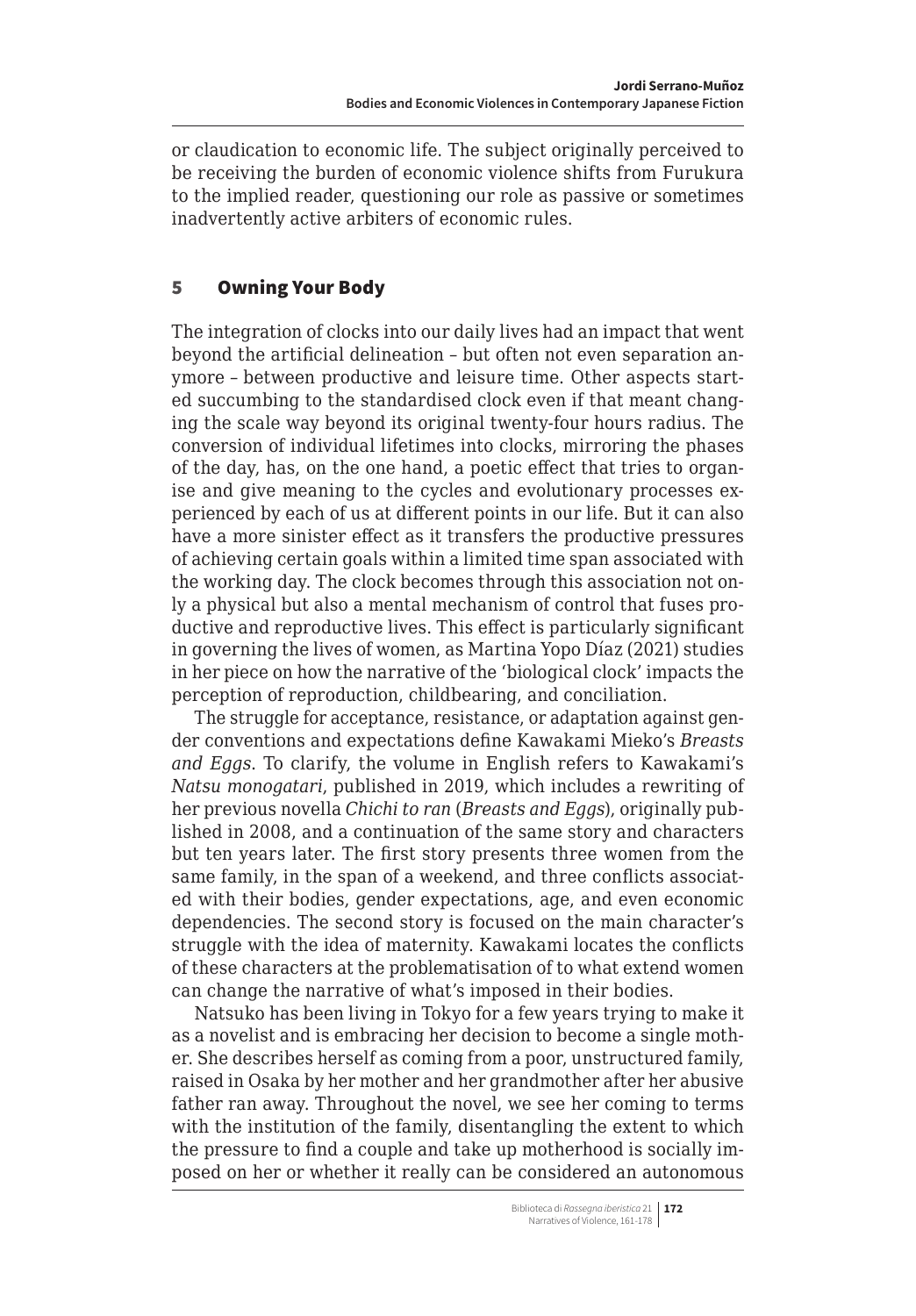desire. She wrestles with a relationship with her body that is considered non-normative and which goes against the prescriptive means of gender identification:

'If you think about it,' I said, 'that's what it was like when we were younger. Sex wasn't a thing, it had no real role in our lives, you know? It didn't matter if you were a woman or not. It's just, for me, things stayed that way. It's like that part of me never grew up. I don't think there's anything strange or unusual about it, though. That's why sometimes I have to ask myself: Am I really a woman? Like I said, I have the body of a woman, I know that. But do I have the mind of a woman? Do I feel like a woman? I can't say either way with any confidence. I mean, what does feeling like a woman actually entail? I'm not sure how that relates to how I feel about sex, but it must.' (Kawakami 2019, 440)

She had never felt particularly attached to her sexual desires, and although capable of enjoying meaningful emotional connections, she preferred to embark on the journey to motherhood on her own. Kawakami offers through Natsuko's case an exploration of the many hurdles and hardships for non-conventional family units: the exorbitant prices of fertility treatments, the privatisation of these services, the assumption of rules of exclusion, taboos surrounding sterility and adoption, or the existence of a potentially dangerous underground industry of sperm donation. Kawakami creates in Natsuko a character that can navigate with sincerity the doubts and contradictions of this process but which is, in the end, firm in her resolution of doing things on her own account.

While Natsuko's conflicts occupy the whole of the second story, it is her older sister, Makiko, who is at the centre of the first one. Makiko is close to forty, works in a hostess club, and wants to get breasts implants. This decision occupies her mind and the conversations between their sisters for months. Makiko's job is hard, badly paid, and undesired, but her precarious situation as an uneducated single mom left her without any other prospects. Her body is her means of sustenance, and as she was becoming older, she worried for the future. As put by Juliana Buriticá Alzate:

Makiko emphasizes the different places and research she did while making her decision, and it is precisely the wide variety of offers that reinforce the notion of an ideal, perfect type of body that should be, and can be pursued. Hence, cosmetic surgery can be viewed as a service – that "cuts," hurts, and heals – offered by an industry that merges health and beauty discourses, a by-product of current consumer-driven, neoliberal societies. (2020, 536)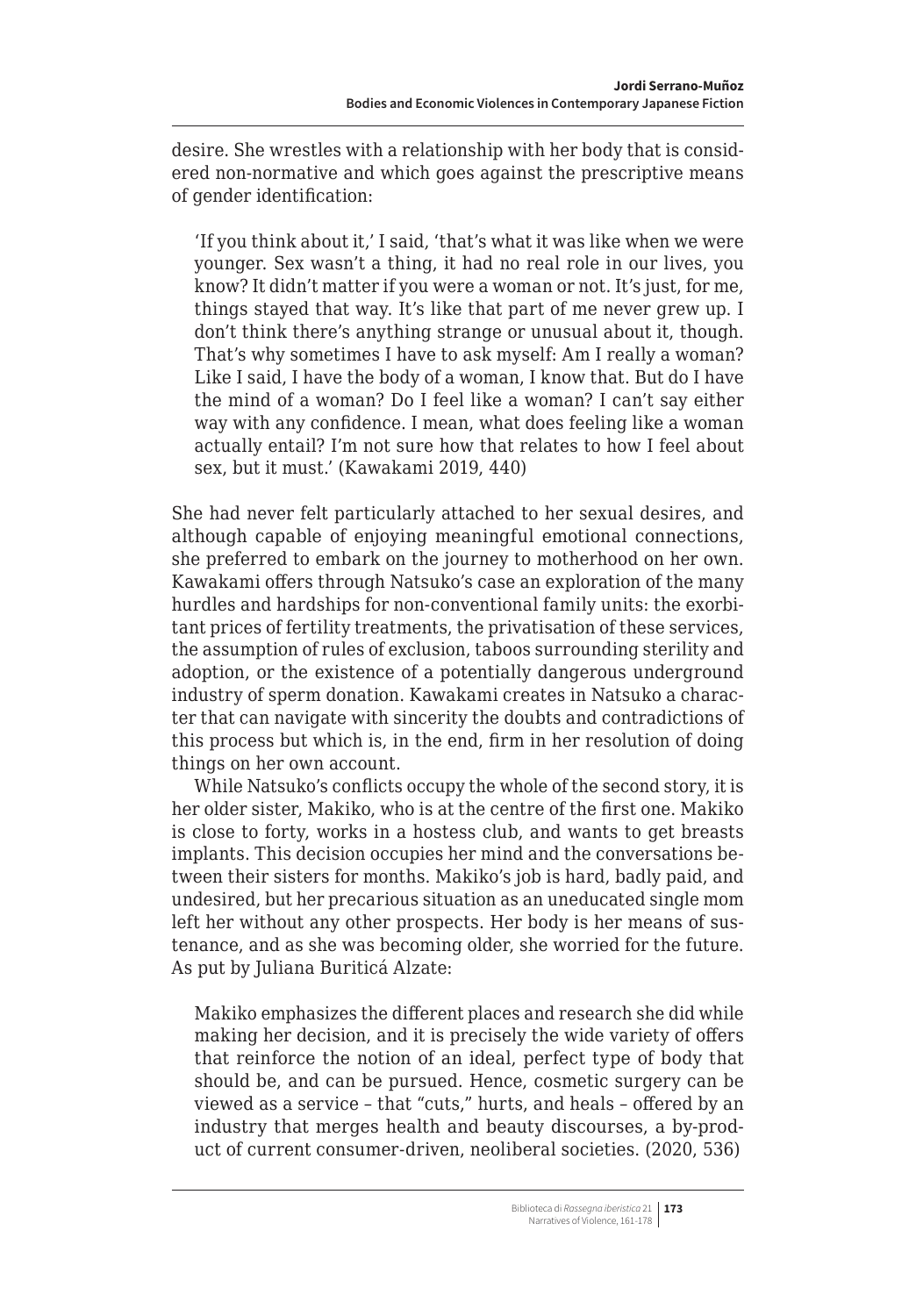Kawakami pushes the argument even further, problematising the debate by opening up the possibility for Makiko to also honestly and independently wish to strive to specific beauty standards that would require modifications and interventions to her body. Makiko is hardpressed to commodify her body to the economic violence of her precarious position in the sex industry, but as Natsuko suggests, it is simultaneously true that she can also be doing it for her own sake, out of enjoyment of aesthetic corporeal beauty. The two sisters' approaches to their bodies are complimentary, from detachment and apathy to change and alteration; Kawakami seems to suggest that there is no single normativity and that empowerment comes from accepting the limitations and opportunities of the two stances.

Midoriko is Makiko's daughter and Natsuko's nephew. We first learn from her diary that she is torn by the changes happening in her life. She is becoming fully aware of the precarious situation in her family, her mother's sacrifices, and the struggles to keep them two economically afloat. At the same time, she is puzzled and outraged by the physiological changes in her body, concerning menstruation, sex, and the idea of fertility as linked to femininity and motherhood:

It feels like I'm trapped inside my body. It decides when I get hungry, and when I'll get my period. From birth to death, you have to keep eating and making money just to stay alive. I see what working every night does to my mom. It takes it out of her. But what's it all for? Life is hard enough with just one body. Why would anyone ever want to make another one? (Kawakami 2019, 49)

These tensions eventually explode in a final confrontation with her mother in which she reclaims agency and respect. She wants better, more open emotional communication and an acknowledgment that facing challenges collectively is more effective in being more affectively responsible. Midoriko grows to become a strong young woman, level-headed and caring, more in touch with her thoughts and emotions than her mother and aunt. Kawakami seems to bring forward with her character the idea that choosing alternative pathways to life is not the only way to change and confront the norm. Midoriko is a university student in a seemingly happy heteronormative relationship. She is also aware of the conflicts and limitations of this model and has learned from the previous generation of women in her life to be skeptical even when hopeful.

There is another theme that runs through the novel, and that is an understanding of sorority as a basis for dealing with the conflicts presented in this work. Kawakami has self-identified as a feminist (McNeill 2020) and has called out, for instance, Murakami Haruki's treatment of women in his novels (Literary Hub 2020). Most of the characters in *Breasts and Eggs* are women, and their relationships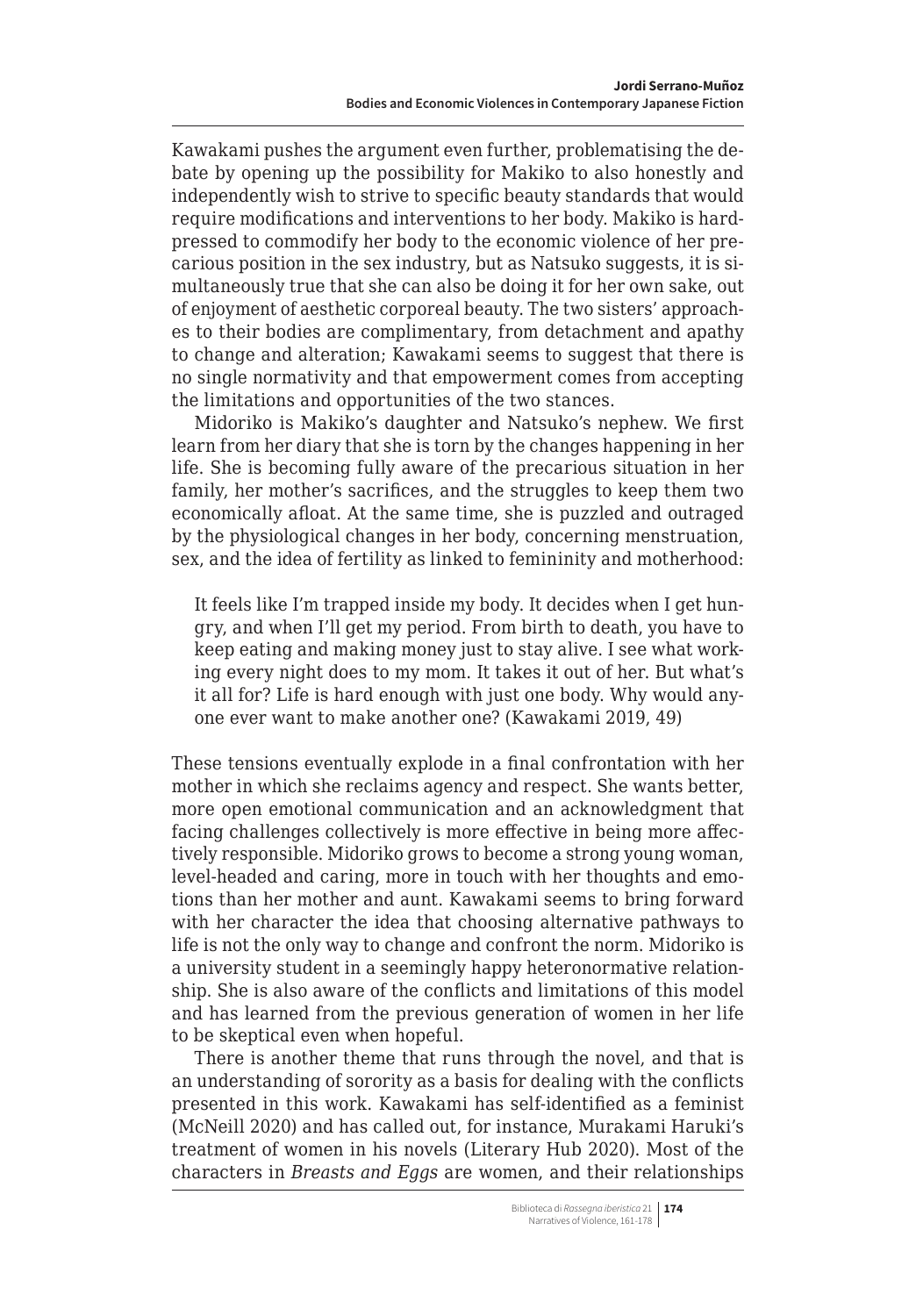<span id="page-14-0"></span>are based on mutual, regular, everyday expressions of aid instead of exceptional assistance at specific, isolated episodes. Natsuko's process of getting to terms with her desire for motherhood is inspired by feedback from people in her circles, like her friend Rika, who is also a single mother. These expressions of support and affection are not uncritical, and there is room for judgment (for instance, Natsuko's bewilderment at the idea of breasts implants or Makiko's admonition against single motherhood), but it is precisely a critical while supportive attitude that sends a message of adaptation, acceptance, and empowerment against the situations and structures of oppression suffered by the characters. Through the representation of these connections, Kawakami seems to suggest that while the suffering of violence might be perceived as an individual burden, it should be tackled as a collective struggle.

#### 6 Conclusions

In this piece, I have explored how the representation of bodies in contemporary Japanese fiction can be inscribed within strategies of criticism and dissent to hegemonic biopolitical paradigms, particularly in its denunciation of neoliberal economic violence. Through the themes of invisibilisation, mimesis, and empowerment, Yū, Murata, and Kawakami question normativities by claiming the need of breaking free from the shaping gaze of the implicit and explicit Other. The alternatives considered in these novels are bodies that expose the unfairness of systemic structures of economic and social oppression, the diversity of their violence, but also the different ways in which solutions can be tackled and alternatives proposed. These works go beyond criticism and put forward modes of experiencing the body that, in their varying degree of subversiveness, can potentially dismantle the hegemonic norm. In that sense, they can be inscribed within a more contemporary paradigm of expressing dissent, a generation critical and distrustful of institutions of power, but also more put off by traditional left-leaning party strategies than in previous decades. Dissent has been channelled through the artistic, individual, and collective performance, indeed the *embodiment* of alternative choices, institutions, projects, and politics (Andrews 2016; Cassegård 2014).

Instead of expecting massive mobilisations and demonstrations as the only way to confront predispositions of power and lament when they cool down or die out, as it happened with post-Fukushima rallies, we must look at how a more diverse pool of agents is articulating criticism against hegemonic powers and their positions of legitimacy. Instead of focusing on the direct effects of unidirectional calls for action from specific parties as our only way to measure the temper-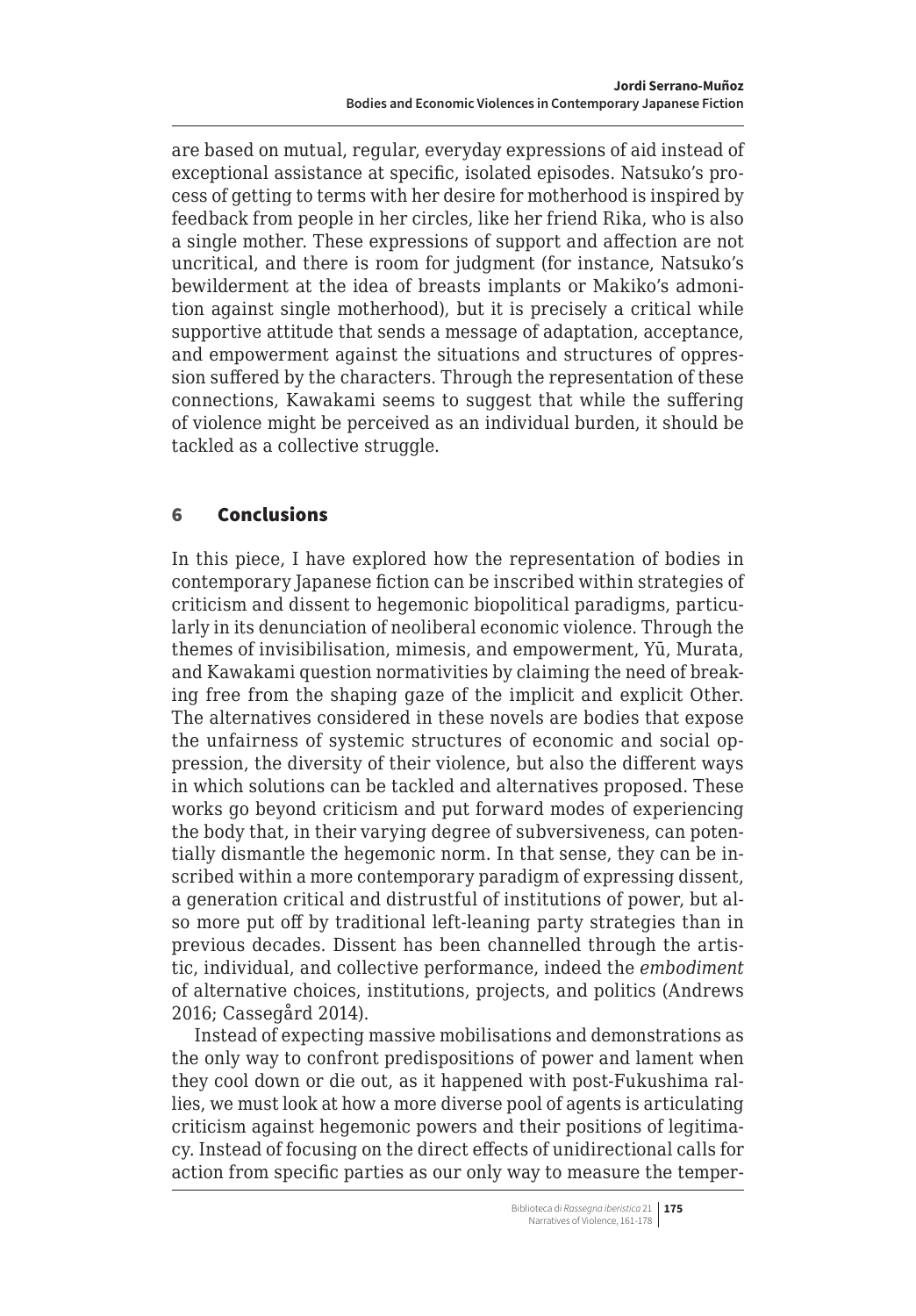ature of conformity of dissent in a community, I propose to take into account how these different streams of confrontation against discursive propositions that help agents stay in power speak to each other. I invite readers to take into account a larger net-system of solidarity in dissenting representations. The attention that I devote to highlight the characteristics of this framing should not obscure its limitations. First, these methods of protest have difficulties in achieving changes through institutional channels. Policy-making requires actors to play by a set of rules that do not easily fit with the ethos and medium of these alternatives. Second, for a network to accomplish structural feats, it has to act with an awareness of its interconnectedness. Many of these dissident representations push for change but lack a common strategy. What they gain in autonomy and plurality is missing from having a centralised unit of command, as it is more common in traditional units of opposition like political parties or unions. Despite these shortcomings, it remains a valuable setting to explore the means through which dissent is articulated in contemporary Japan and to contest recurring discourses on passivity and social compliance, disputed but still predominant in public perceptions on the country. More research needs to be done on the relationship between these representations and the capacity of literature to articulate contemporary dissent through them against these biopolitical structures, but as I have attempted to show in this piece, the direction is promising.

These authors and their works have a more open predisposition towards articulating their criticism integrating an intersectional approach to understanding economic violence, in which class, gender, and origin are vectors that help us explain and counter its causes and effects. Moreover, they further push a tendency towards the feminisation of dissent in which the private is reclaimed as a space and a tool for denunciation and for the implementation of alternatives. Economic violence has long been studied at a level of larger systems and it needs to be refocused also in their individual impacts. Literary representations can help in validating this recent shift, but further research will help us keep track of the evolution of this movement.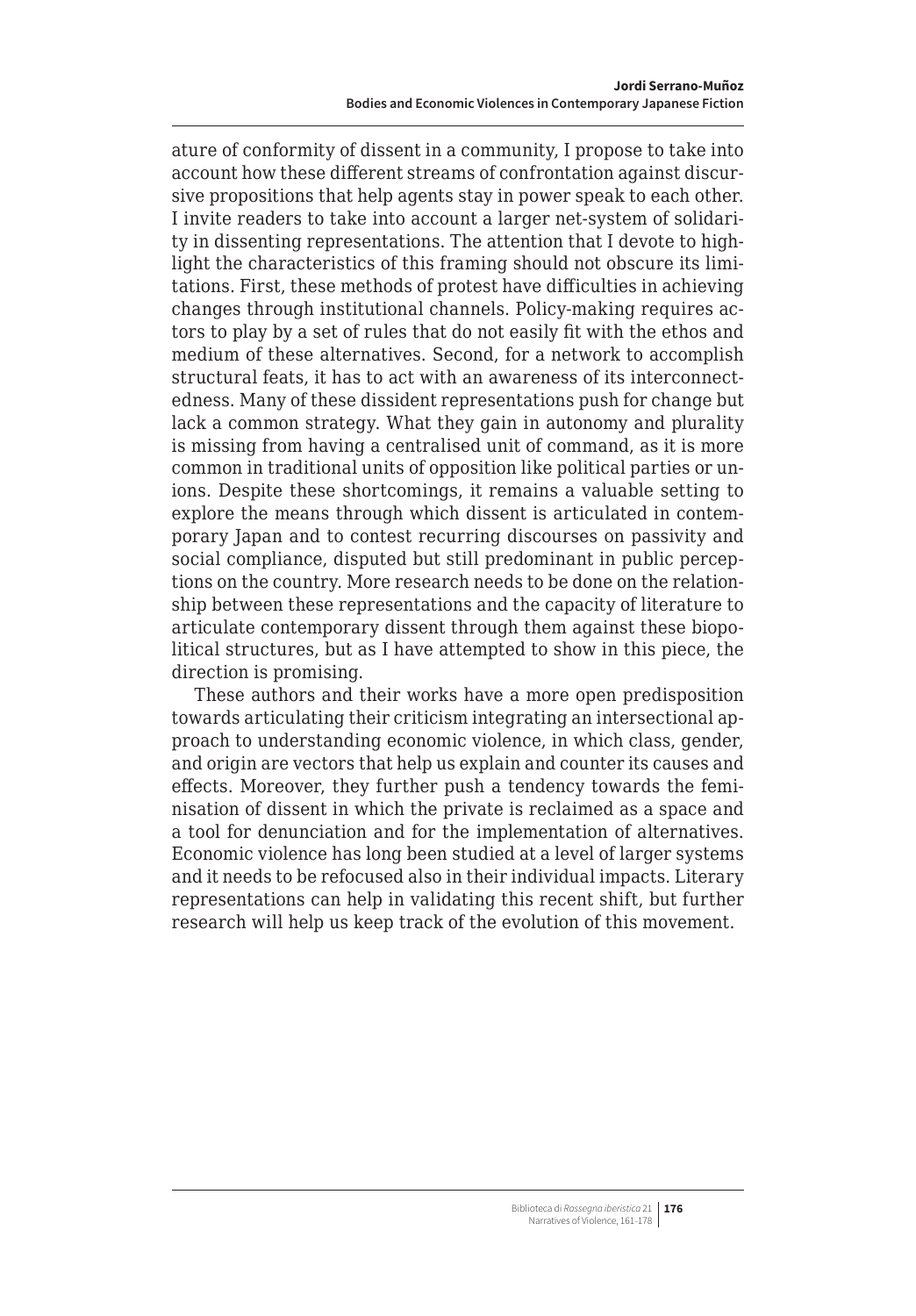#### **Bibliography**

- Allen, J.A. (2001). "Poverty as a Form of Violence: A Structural Perspective". See, L.A.; Mann, C.R. (eds), *Violence as Seen Through a Prism of Color*. New York: Routledge, 45-59.
- Allison, A. (2012). "Ordinary Refugees: Social Precarity and Soul in 21st Century Japan". *Anthropological Quarterly*, 85(2), 345-70.
- Andrews, A. (2016). *Dissenting Japan: A History of Japanese Radicalism and Counterculture, from 1945 to Fukushima*. London: Hurst Publishers.
- Audran, M. (2017). "Resistencias corpopolíticas en Argentina: monstruos femeninos levantándose contra la desaparición". *REVELL*, 3(17), 76-96.
- Benzeval, M.; Judge, K.; Johnson, P.; Taylor, J. (2000). "Relationships Between Health, Income and Poverty Over Time: An Analysis Using BHPS and NCDS Data 1". Bradshaw, J.; Sainsbury, R., *Experiencing Poverty*. London: Routledge, 78-101.
- Biernacki, R. (1994). "Time Cents: The Monetization of the Workday in Comparative Perspective". Friedland, R.; Boden, D. (eds), *NowHere: Space, Time, and Modernity*. Berkely: University of California Press, 61-94.
- Bourdieu, P. (1991). *Language and Symbolic Power*. Cambridge: Polity Press.
- Bourdieu, P. (1998). *Practical Reason: On the Theory of Action*. Stanford: Stanford University Press.
- Buriticá Alzate, J. (2020). "Embodiment and Its Violence in Kawakami Mieko's Chichi to Ran: Menstruation, Beauty Ideals, and Mothering". *Japanese Language and Literature*, 54(2), 515-49.
- Cassegård, C. (2014) *Youth Movements, Trauma and Alternative Space in Contemporary Japan*. Leiden: Brill.
- Chung, H. et al. (2021). "Covid-19, Flexible Working, and Implications for Gender Equality in the United Kingdom". *Gender & Society*, 35(2), 218-32. [https://](https://doi.org/10.1177/08912432211001304) [doi.org/10.1177/08912432211001304](https://doi.org/10.1177/08912432211001304).
- Díaz, M.Y. (2021). "The Biological Clock: Age, Risk, and the Biopolitics of Reproductive Time". *Sex Roles*, 84, 765-78.
- Donzé, P.-Y. (2015). "Global Value Chains and the Lost Competitiveness of the Japanese Watch Industry: An Applied Business History of Seiko Since 1990". *Asia Pacific Business Review*, 21(3), 295-310.
- Field, N. (2009). "Commercial Appetite and Human Need: The Accidental and Fated Revival of Kobayashi Takiji's Cannery Ship". *The Asia-Pacific Journal*, 7(8), 1-11.
- Furukawa, H. (2016). *Horses, Horses, in the End the Light Remains Pure*. Transl. by D. Slaymaker and A. Takenaka. New York: Columbia University Press.
- Igarashi, Y. (2000) *Bodies of Memory: Narratives of War in Postwar Japanese Culture, 1945-1970*. Princeton: Princeton University Press.
- Iwata-Weickgenannt, K. (2019). "The Roads to Disaster, or Rewriting History from the Margins: Yū Miri's JR Ueno Station Park Exit". *Contemporary Japan*, 31(2), 180-96.
- Kawakami, M. (2019). *Breasts and Eggs*. Transl. by S. Bett and D. Boyd. New York: Europa Editions.
- Kosugi, R. (2006). "Youth Employment in Japan's Economic Recovery: 'Freeters' and 'NEETs'". *The Asia-Pacific Journal Japan Focus*, 4(5), art. ID 2022. [htt](https://apjjf.org/-Kosugi-Reiko/2022/article.html)[ps://apjjf.org/-Kosugi-Reiko/2022/article.html](https://apjjf.org/-Kosugi-Reiko/2022/article.html).